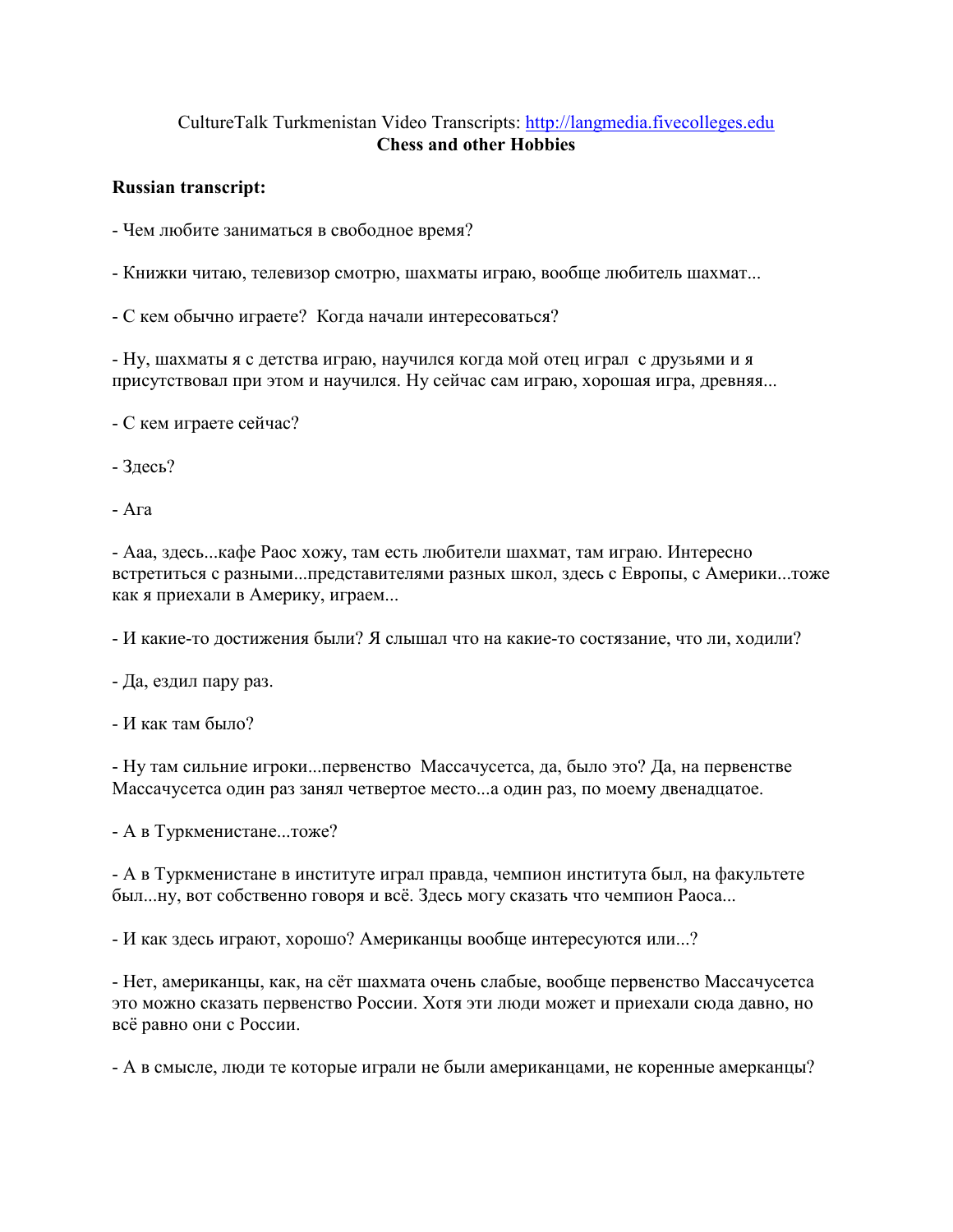- Нет, там не американцы, не коренные американцы, там все приезжие. На первых местах все приезжие...или, или испанцы, или русск...русские, европейцы. А так коренных американцев, по моему, в шахматах нет.

## English translation:

- What do you like doing in your spare time?
- I read books, watch TV, play chess; in fact, [I am] a fan of chess…
- Who do you play with? When did you start playing?

- Well, I have been playing chess since childhood. I learned when my dad used to play with his friends, and I was present and this is how I learned. Well, now I play by myself -- a good game, very old ….

- Who do you play with now?
- Here?
- Aha.

- Ah, here…I go to café Rao's; there are some fans of chess there; I play there. It is interesting to meet with different…with the representatives from different schools. Here there are people from Europe, America... [some] came to the US like me; we play ....

- Any accomplishments? I heard you went to some kind of contest?

- Yes, I went a couple of times.
- And how was it?

- Well, there were strong players…the championship of Massachusetts, right, was it? Yes, once I took fourth place at the championship of Massachusetts…another time, I think, twelfth place.

- And Turkmenistan…also?

- In Turkmenistan I used to play at college, I was the champion of the university, at my department…well, that is it. Here I can say I am the champion of Rao's ….

- How do they play here, well? Are Americans interested in chess or…?

- No, Americans, how to say, in terms of chess, are very weak; in fact, the championship of Massachusetts can be called the championship of Russia, though these people came here long ago -- but anyway, they are from Russia.